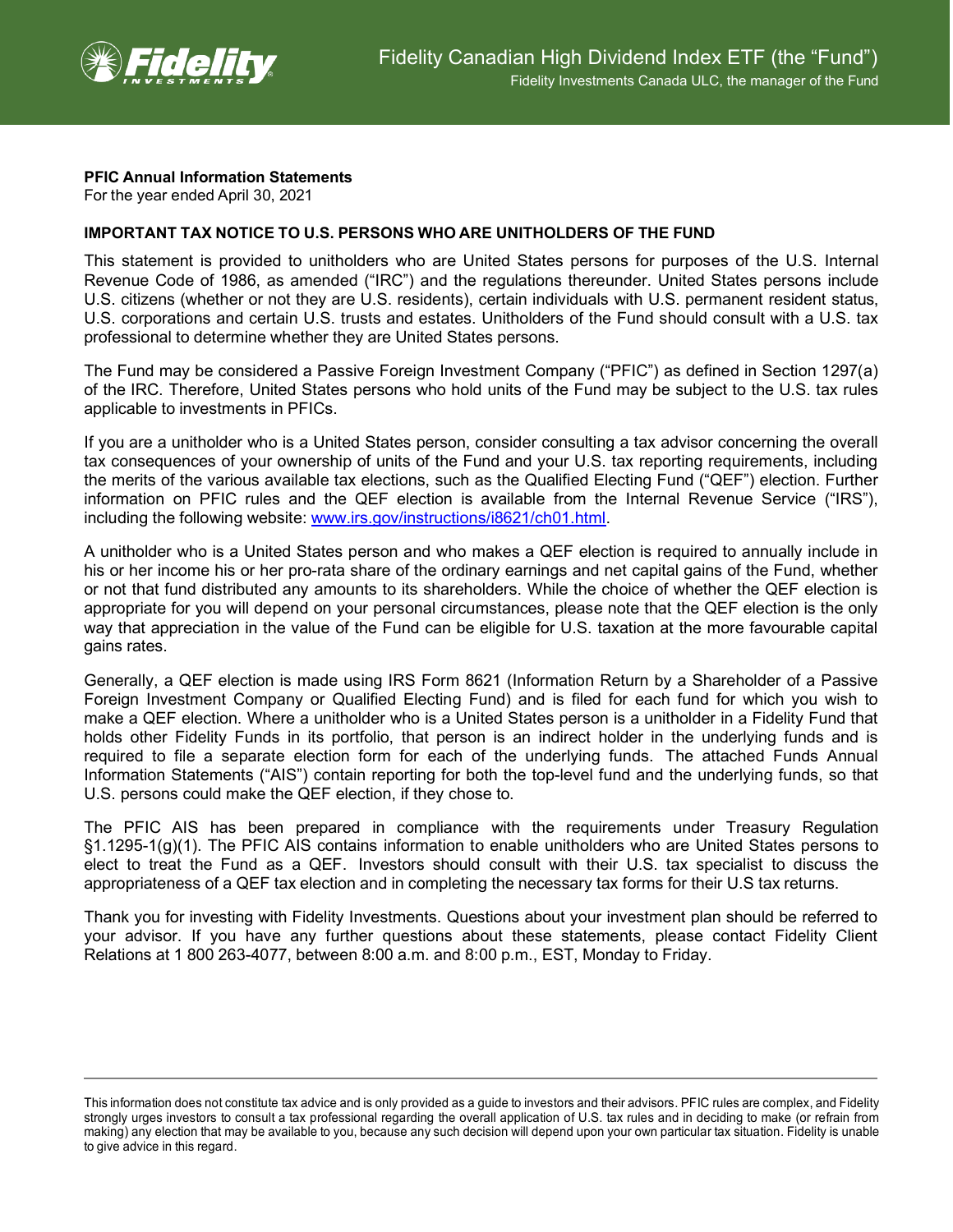

## **PFIC Annual Information Statements (US\$)**

For the Fund's PFIC taxation year ended April 30, 2021

- 1. This Information Statement applies to the PFIC taxation year of Fidelity Canadian High Dividend Index ETF (the "Fund") commencing on May 01, 2020 and ending on April 30, 2021.
- 2. The per-unit, per-day amounts of ordinary earnings and net capital gains of the Fund and it's lower-tier Fund(s) as applicable, for the period specified in paragraph (1) are provided in the table:

| <b>FIDELITY FUND HELD DIRECTLY</b>                               |                                       |                                      | <b>ORDINARY</b><br><b>EARNINGS \$</b>            | <b>NET CAPITAL</b><br><b>GAIN \$</b>         |
|------------------------------------------------------------------|---------------------------------------|--------------------------------------|--------------------------------------------------|----------------------------------------------|
| Fidelity Canadian High Dividend Index ETF                        |                                       |                                      | 0.00000000                                       | 0.00000000                                   |
| <b>FIDELITY LOWER-TIER FUNDS HELD</b><br><b>INDIRECTLY</b>       | <b>ORDINARY</b><br><b>EARNINGS \$</b> | <b>NET CAPITAL</b><br><b>GAIN \$</b> | <b>FUND'S U.S. TAX YEAR</b><br><b>COMMENCING</b> | <b>FUND'S U.S. TAX</b><br><b>YEAR ENDING</b> |
| <b>Fidelity Canadian Money Market</b><br><b>Investment Trust</b> | 0.00000011                            | 0.00000000                           | May 01, 2020                                     | April 30, 2021                               |

To determine your pro-rata share of the amounts of ordinary earnings and net capital gains of the Fund and each of its lower-tier fund(s) held directly and indirectly, as applicable, multiply the per-unit per-day amounts indicated above by the number of units of the Fund held and the number of days you held the units during the Fund's PFIC taxation year.

Here is an example to illustrate the calculation using the per-unit, per-day factors.

You own 100 units of Fund A from the period May 1, 2020 through October 31, 2020. You purchased an additional 100 units of Fund A on November 1, 2020. You did not sell any units of the Fund at any time during the year. Fund A has a PFIC taxation year end of April 30, 2021.

The Fund's ordinary earnings were \$0.001 per unit, per day.

Result: Your ordinary earnings for 2021 of the directly held fund are (\$0.001 \* 183 days \* 100) + (\$0.001 \*180 days\* 200) = \$54.30

Use the same calculation method in the example above, to determine your pro-rata share of the amounts of ordinary earnings and capital gains for any applicable lower-tier Fund(s).